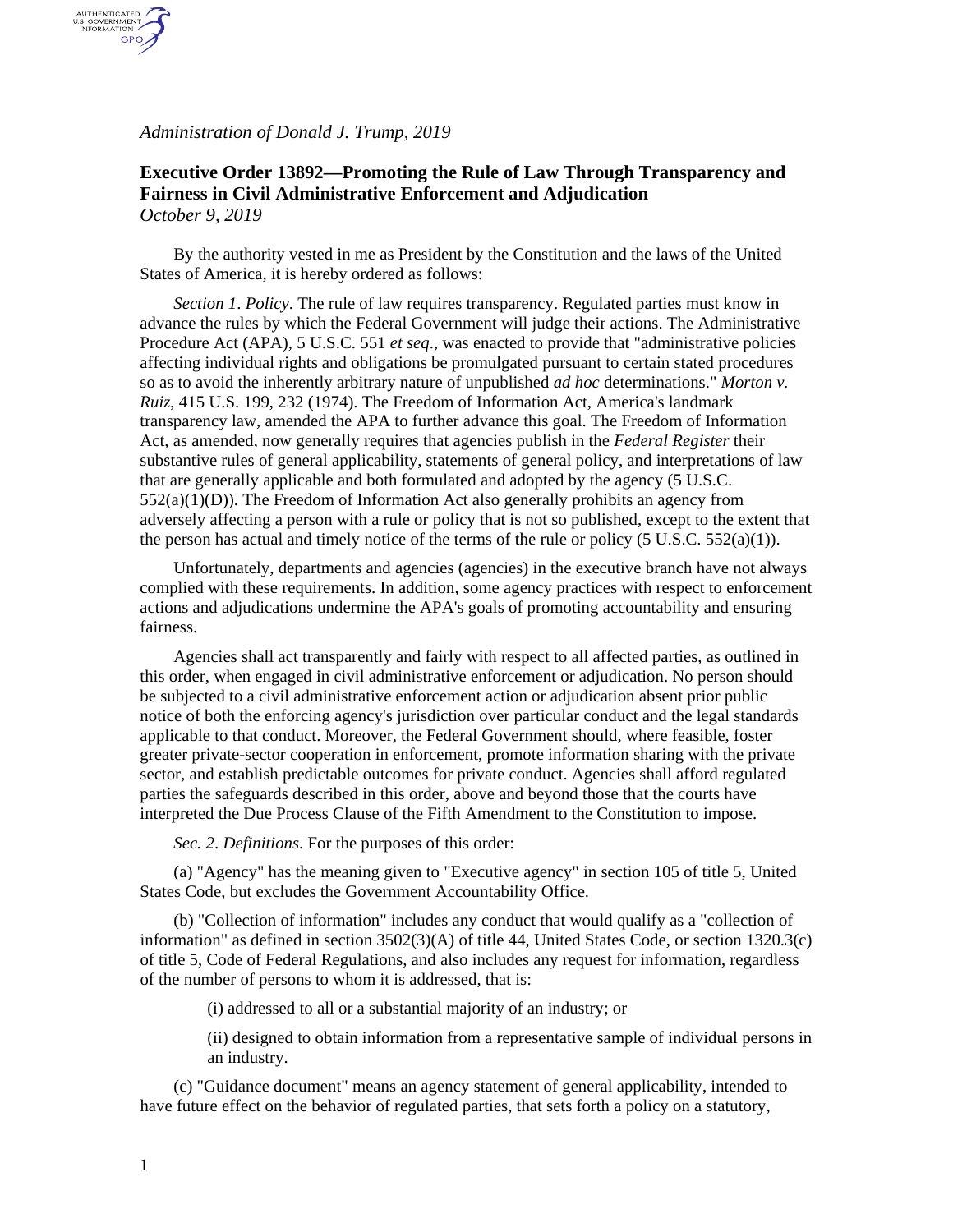regulatory, or technical issue, or an interpretation of a statute or regulation, but does not include the following:

> (i) rules promulgated pursuant to notice and comment under section 553 of title 5, United States Code, or similar statutory provisions;

(ii) rules exempt from rulemaking requirements under section 553(a) of title 5, United States Code;

(iii) rules of agency organization, procedure, or practice;

(iv) decisions of agency adjudications under section 554 of title 5, United States Code, or similar statutory provisions;

(v) internal guidance directed to the issuing agency or other agencies that is not intended to have substantial future effect on the behavior of regulated parties; or

(vi) internal executive branch legal advice or legal opinions addressed to executive branch officials.

(d) "Legal consequence" means the result of an action that directly or indirectly affects substantive legal rights or obligations. The meaning of this term should be informed by the Supreme Court's discussion in *U.S. Army Corps of Engineers v. Hawkes Co.*, 136 S. Ct. 1807, 1813–16 (2016), and includes, for example, agency orders specifying which commodities are subject to or exempt from regulation under a statute, *Frozen Food Express v. United States*, 351 U.S. 40, 44–45 (1956), as well as agency letters or orders establishing greater liability for regulated parties in a subsequent enforcement action, *Rhea Lana, Inc. v. Dep't of Labor*, 824 F.3d 1023, 1030 (D.C. Cir. 2016). In particular, "legal consequence" includes subjecting a regulated party to potential liability.

(e) "Unfair surprise" means a lack of reasonable certainty or fair warning of what a legal standard administered by an agency requires. The meaning of this term should be informed by the examples of lack of fair notice discussed by the Supreme Court in *Christopher v. SmithKline Beecham Corp.*, 567 U.S. 142, 156 & n.15 (2012).

(f) "Pre-enforcement ruling" means a formal written communication from an agency in response to an inquiry from a person concerning compliance with legal requirements that interprets the law or applies the law to a specific set of facts supplied by the person. The term includes informal guidance under section 213 of the Small Business Regulatory Enforcement Fairness Act of 1996, Public Law 104–121 (Title II), as amended (SBREFA), letter rulings, advisory opinions, and no action letters.

(g) "Regulation" means a legislative rule promulgated pursuant to section 553 of title 5, United States Code, or similar statutory provisions.

*Sec. 3*. *Proper Reliance on Guidance Documents*. Guidance documents may not be used to impose new standards of conduct on persons outside the executive branch except as expressly authorized by law or as expressly incorporated into a contract. When an agency takes an administrative enforcement action, engages in adjudication, or otherwise makes a determination that has legal consequence for a person, it must establish a violation of law by applying statutes or regulations. The agency may not treat noncompliance with a standard of conduct announced solely in a guidance document as itself a violation of applicable statutes or regulations. When an agency uses a guidance document to state the legal applicability of a statute or regulation, that document can do no more, with respect to prohibition of conduct, than articulate the agency's understanding of how a statute or regulation applies to particular circumstances. An agency may cite a guidance document to convey that understanding in an administrative enforcement action or adjudication only if it has notified the public of such document in advance through publication,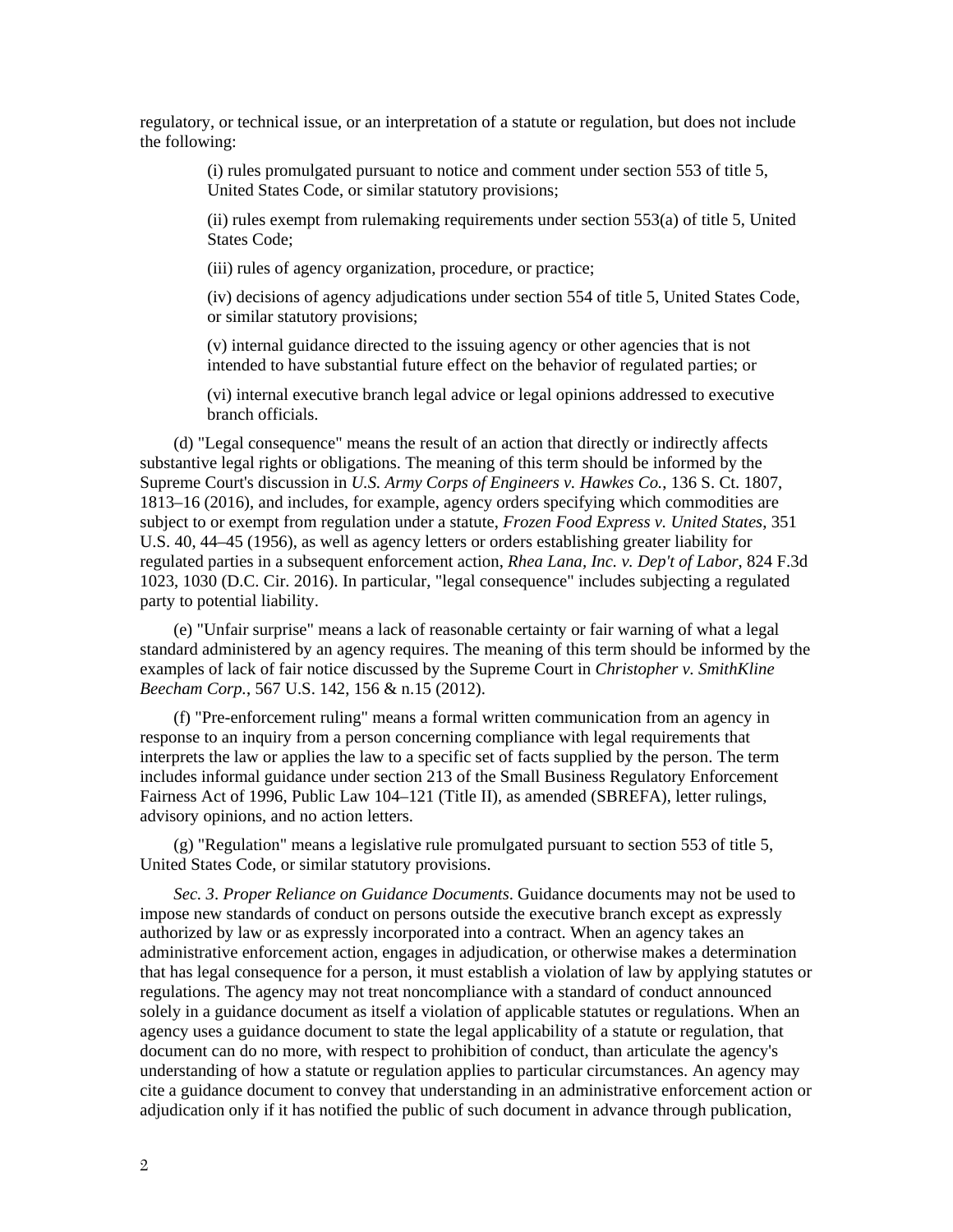either in full or by citation if publicly available, in the *Federal Register* (or on the portion of the agency's website that contains a single, searchable, indexed database of all guidance documents in effect).

*Sec. 4*. *Fairness and Notice in Administrative Enforcement Actions and Adjudications*. When an agency takes an administrative enforcement action, engages in adjudication, or otherwise makes a determination that has legal consequence for a person, it may apply only standards of conduct that have been publicly stated in a manner that would not cause unfair surprise. An agency must avoid unfair surprise not only when it imposes penalties but also whenever it adjudges past conduct to have violated the law.

*Sec. 5*. *Fairness and Notice in Jurisdictional Determinations*. Any decision in an agency adjudication, administrative order, or agency document on which an agency relies to assert a new or expanded claim of jurisdiction—such as a claim to regulate a new subject matter or an explanation of a new basis for liability—must be published, either in full or by citation if publicly available, in the *Federal Register* (or on the portion of the agency's website that contains a single, searchable, indexed database of all guidance documents in effect) before the conduct over which jurisdiction is sought occurs. If an agency intends to rely on a document arising out of litigation (other than a published opinion of an adjudicator), such as a brief, a consent decree, or a settlement agreement, to establish jurisdiction in future administrative enforcement actions or adjudications involving persons who were not parties to the litigation, it must publish that document, either in full or by citation if publicly available, in the *Federal Register* (or on the portion of the agency's website that contains a single, searchable, indexed database of all guidance documents in effect) and provide an explanation of its jurisdictional implications. An agency may not seek judicial deference to its interpretation of a document arising out of litigation (other than a published opinion of an adjudicator) in order to establish a new or expanded claim or jurisdiction unless it has published the document or a notice of availability in the *Federal Register* (or on the portion of the agency's website that contains a single, searchable, indexed database of all guidance documents in effect).

*Sec. 6*. *Opportunity to Contest Agency Determination*. (a) Except as provided in subsections (b) and (c) of this section, before an agency takes any action with respect to a particular person that has legal consequence for that person, including by issuing to such a person a no-action letter, notice of noncompliance, or other similar notice, the agency must afford that person an opportunity to be heard, in person or in writing, regarding the agency's proposed legal and factual determinations. The agency must respond in writing and articulate the basis for its action.

(b) Subsection (a) of this section shall not apply to settlement negotiations between agencies and regulated parties, to notices of a prospective legal action, or to litigation before courts.

(c) An agency may proceed without regard to subsection (a) of this section where necessary because of a serious threat to health, safety, or other emergency or where a statute specifically authorizes proceeding without a prior opportunity to be heard. Where an agency proceeds under this subsection, it nevertheless must afford any person an opportunity to be heard, in person or in writing, regarding the agency's legal determinations and respond in writing as soon as practicable.

*Sec. 7*. *Ensuring Reasonable Administrative Inspections*. Within 120 days of the date of this order, each agency that conducts civil administrative inspections shall publish a rule of agency procedure governing such inspections, if such a rule does not already exist. Once published, an agency must conduct inspections of regulated parties in compliance with the rule.

*Sec. 8*. *Appropriate Procedures for Information Collections*. (a) Any agency seeking to collect information from a person about the compliance of that person or of any other person with legal requirements must ensure that such collections of information comply with the provisions of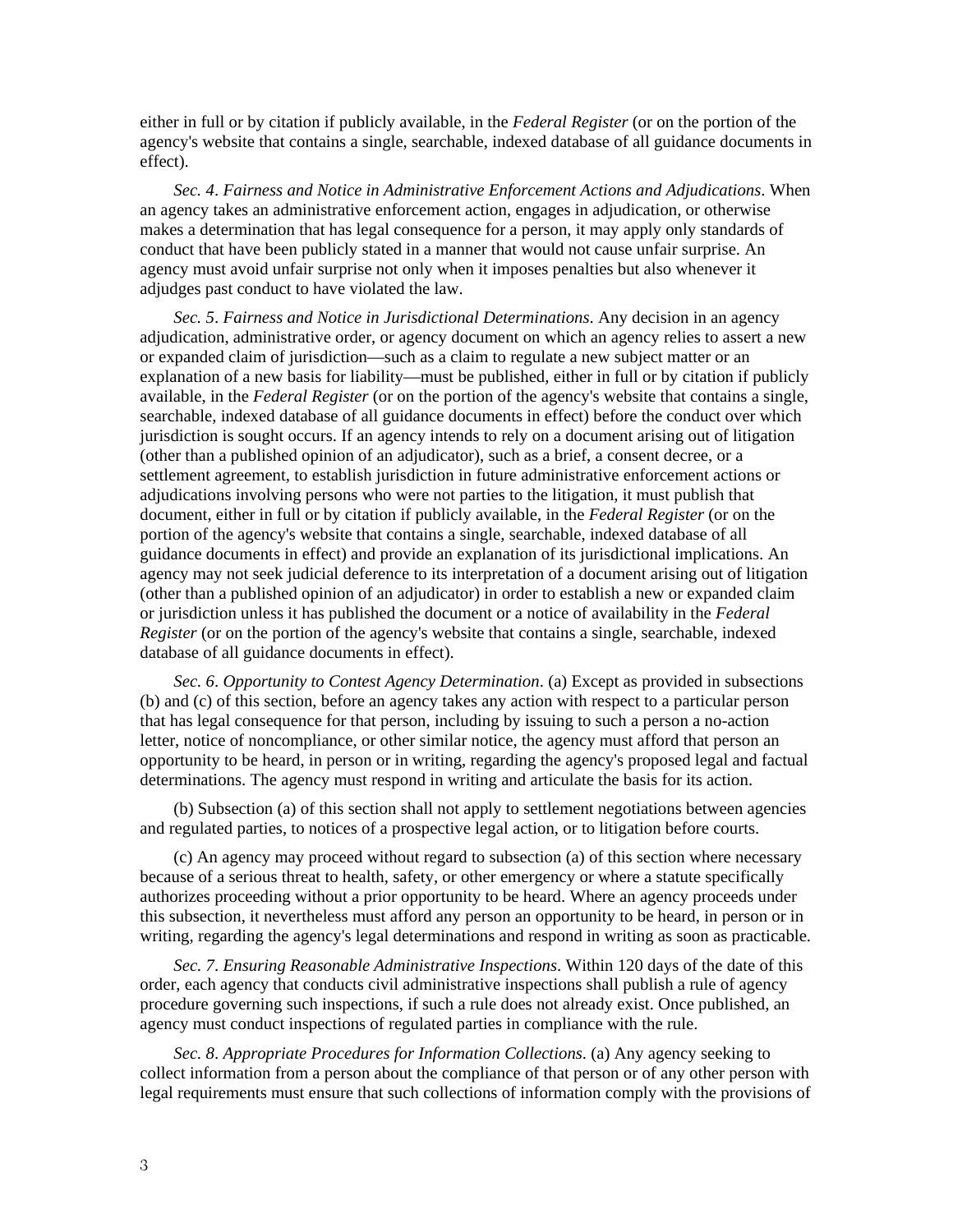the Paperwork Reduction Act, section 3512 of title 44, United States Code, and section 1320.6(a) of title 5, Code of Federal Regulations, applicable to collections of information (other than those excepted under section 3518 of title 44, United States Code).

(b) To advance the purposes of subsection (a) of this section, any collection of information during the conduct of an investigation (other than those investigations excepted under section 3518 of title 44, United States Code, and section 1320.4 of title 5, Code of Federal Regulations, or civil investigative demands under 18 U.S.C. 1968) must either:

> (i) display a valid control number assigned by the Director of the Office of Management and Budget; or

(ii) inform the recipient through prominently displayed plain language that no response is legally required.

*Sec. 9*. *Cooperative Information Sharing and Enforcement*. (a) Within 270 days of the date of this order, each agency, as appropriate, shall, to the extent practicable and permitted by law, propose procedures:

> (i) to encourage voluntary self-reporting of regulatory violations by regulated parties in exchange for reductions or waivers of civil penalties;

(ii) to encourage voluntary information sharing by regulated parties; and

(iii) to provide pre-enforcement rulings to regulated parties.

(b) Any agency that believes additional procedures are not practicable—because, for example, the agency believes it already has adequate procedures in place or because it believes it lacks the resources to institute additional procedures—shall, within 270 days of the date of this order, submit a report to the President describing, as appropriate, its existing procedures, its need for more resources, or any other basis for its conclusion.

*Sec. 10*. *SBREFA Compliance*. Within 180 days of the date of this order, each agency shall submit a report to the President demonstrating that its civil administrative enforcement activities, investigations, and other actions comply with SBREFA, including section 223 of that Act. A copy of this report, subject to redactions for any applicable privileges, shall be posted on the agency's website.

*Sec. 11*. *General Provisions*. (a) Nothing in this order shall be construed to impair or otherwise affect:

> (i) the authority granted by law to an executive department or agency, or the head thereof; or

(ii) the functions of the Director of the Office of Management and Budget relating to budgetary, administrative, or legislative proposals.

(b) This order shall be implemented in a manner consistent with applicable law and subject to the availability of appropriations.

(c) This order is not intended to, and does not, create any right or benefit, substantive or procedural, enforceable at law or in equity by any party against the United States, its departments, agencies, or entities, its officers, employees, or agents, or any other person.

(d) Notwithstanding any other provision in this order, nothing in this order shall apply:

(i) to any action that pertains to foreign or military affairs, or to a national security or homeland security function of the United States (other than procurement actions and actions involving the import or export of non-defense articles and services);